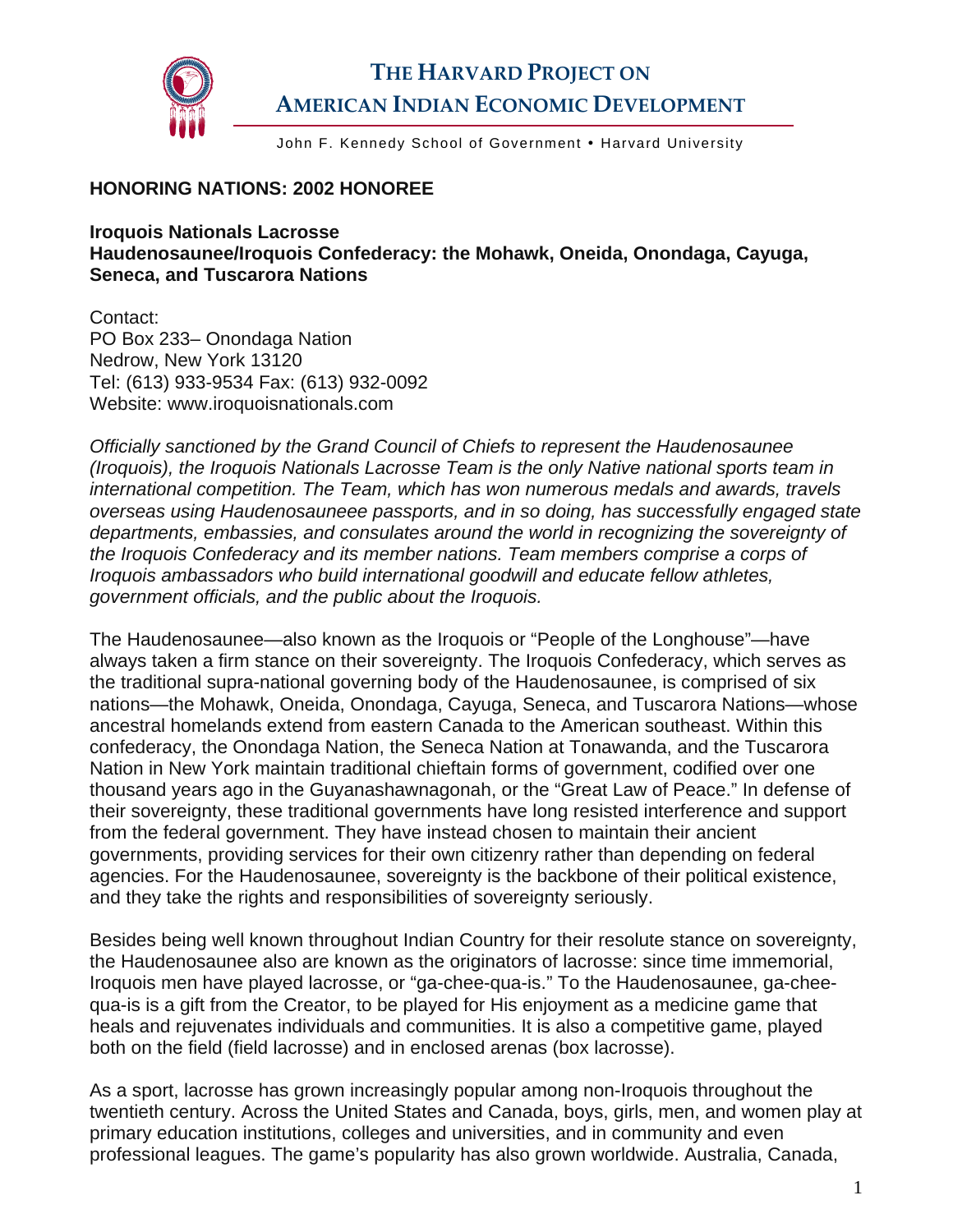the Czech Republic, England, Germany, Japan, Korea, Scotland, Sweden, the United States, and Wales have all created national lacrosse teams. These national teams are members of the International Lacrosse Federation, the international governing body of lacrosse.

In 1983, the United States National Collegiate Athletic Association (NCAA) invited the Haudenosaunee to field a team and play an exhibition match at the National Lacrosse Championships in Baltimore, Maryland. They did, and were roundly defeated by the Canadian national team. This loss, while disappointing, mobilized the Iroquois into action. Team members and coaches decided that, as the originators of the game and as citizens of the Iroquois Confederacy, they would participate in international field lacrosse competitions and re-capture their status as the best lacrosse players in the world. More importantly, they were determined that their participation in competitive lacrosse should stand as a symbol of their sovereignty.

With the sanction of the Haudenosaunee Grand Council of Chiefs, a dedicated group of Iroquois citizens organized the Iroquois Nationals Lacrosse Team to represent the Confederacy in international competition. They organized a board of directors; recruited managers, coaches, and trainers; and held try-outs for the hundreds of lacrosse players from the six nations interested in playing on the Iroquois Nationals Lacrosse Team. It was the first American Indian national sports team. As such, the Team decided that when traveling outside of the United States, its members would use their Haudenosaunee passports—passports that are issued by the Grand Council of Chiefs, whose capitol has remained at the Onondaga Nation for over one thousand years.

With a competitive and soundly organized team in place, the forty-five-member Iroquois Nationals Lacrosse Team turned its efforts toward participating in international competition. As straightforward as this might appear—after all, the Iroquois created the sport and introduced it to the world—the hurdles were both high and numerous. Gaining acceptance into the International Lacrosse Federation (ILF) was among the first of the major challenges the Iroquois Nationals encountered. The ILF countered the Team's petition for membership with weighty demands. The Iroquois repeatedly met and exceeded these demands, even demonstrating their ability to organize and host two international competitions to which they invited the Australian, Canadian, English, and US national teams. Yet despite offering proof of athletic and organizational expertise, the Iroquois Nationals were barred from participating in the 1986 ILF World Games in Toronto, Canada. Still, the Team persevered and, in 1987, the ILF recognized the Iroquois' status as a nation, and the Team was officially welcomed as a full ILF member.

Additional challenges followed. Members of the Iroquois Nationals were determined to express their nations' sovereignty not only through admission into the International Lacrosse Federation, but through the use of Haudenosaunee passports for international travel. Although it would have been much simpler for the Iroquois Nationals to acquiesce to US and foreign pressure to travel under US passports, the Team, the Grand Council of Chiefs, and the Clanmothers of the six nations firmly believed that doing so would undermine the Haudenosaunee's inherent sovereignty. In fact, the Haudenosaunee passport minces no words: "You may lose your Haudenosaunee nationality by being naturalized in, or taking an oath or making a declaration of allegiance to, a foreign state." Still, obtaining passport approvals from the immigration bureaucracies of the United States as well as every country the team visits is a daunting task. Prior to every international tournament, the Team must introduce the Haudenosaunee passport anew and arrange travel clearance with the host nation prior to the Team's departure. Even when the tournament's host country willingly extends such recognition, the clearances are not always transmitted to the appropriate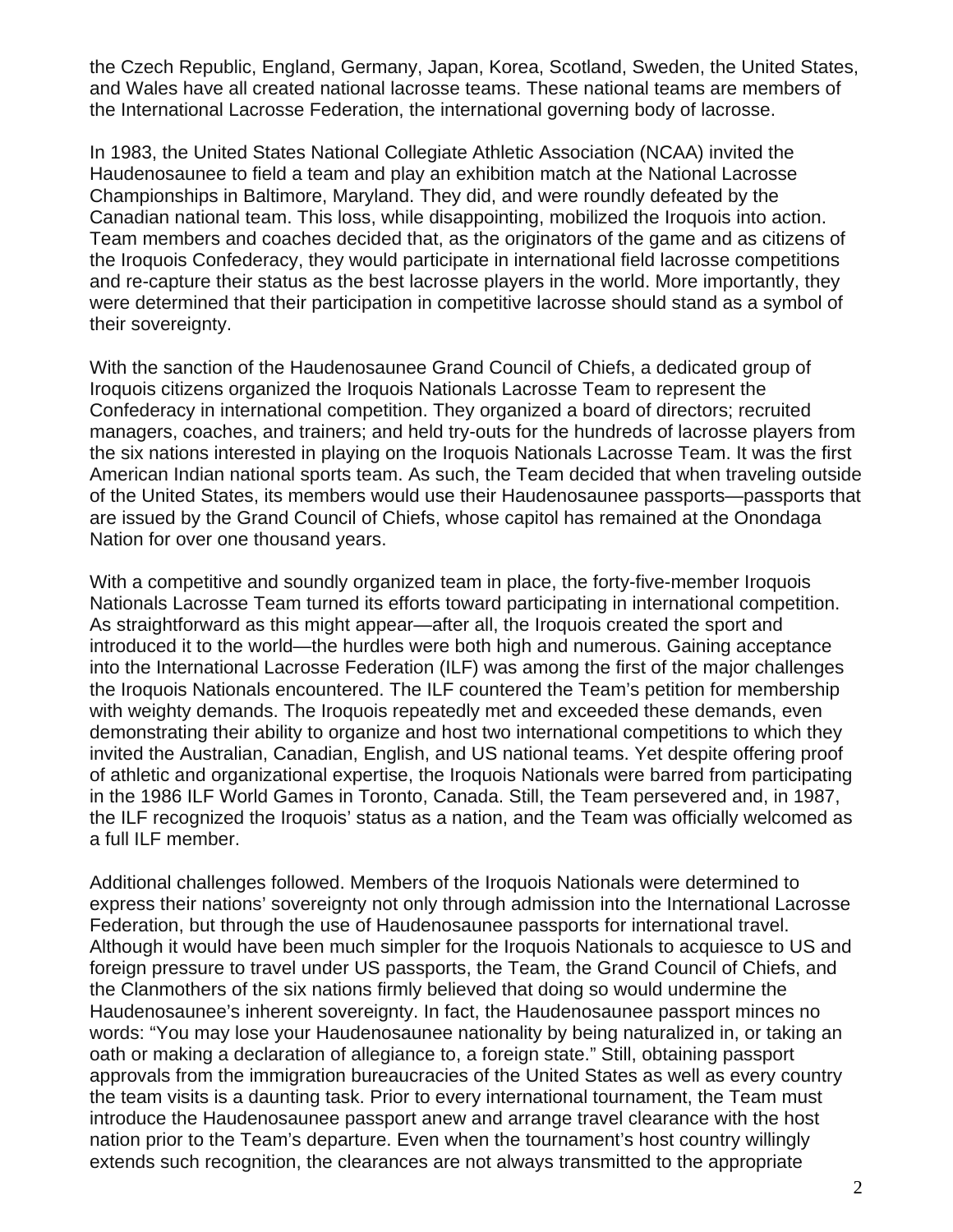functionaries. Although the negotiations are invariably time-consuming and the process is difficult, the Team and the Confederacy stand firm in their insistence that other nations recognize Iroquois sovereignty.

The Iroquois Nationals Lacrosse Team has excelled in the most straightforward measure of success: it regularly fields a world-class lacrosse team. In the 1998 ILF Men's World Championships in Baltimore, Maryland, the Iroquois Nationals placed fourth out of eleven competing countries. In 1999, the Iroquois Nationals team took the bronze medal in the Under-19 Men's World Championships in Adelaide, Australia. That same year, three Iroquois Nationals players were honored through their inclusion on the 1999 Ten Man All World Team. In 2000, the Iroquois Nationals won the first annual Jim Thorpe Award for Native America's highest excellence in sports. The Team's ability to endure and sustain the challenges of competition at the international level is particularly impressive given that the Team draws its players from a pool that is a fraction of the size of its competitors'.

The Iroquois Nationals Lacrosse Team's success on the lacrosse fields has changed the way in which the game—and the Iroquois—are perceived. Although its efforts to join the ILF were met with substantial resistance, the Team's benefit to the Federation is now widely appreciated. The current president of the ILF credits the Iroquois Nationals with popularizing lacrosse: "The ILF and its members firmly believe that the inclusion of the Iroquois has been a benefit to the sport in helping expand the sport internationally." He also recognizes that their play has resulted in a deepening appreciation of the cultural origins of the game among lacrosse players and fans alike: "The exchange of cultures that has taken place due to the inclusion of the Iroquois team has been a truly rewarding educational opportunity for the many nations and players that are involved in our sport." In generating respect for the origins of the game, the Iroquois Nationals have ensured respect for the broader Native American community.

The significance of the Iroquois Nationals Lacrosse Team is felt at home as well as abroad. Among the six nations of the Iroquois Confederacy, the Team has succeeded in sustaining the traditional meaning of lacrosse. To them, lacrosse is a divine gift and there is "medicine" in lacrosse if the game is played traditionally. Specific medicine games play an important role in contemporary Iroquois community life. An individual player may call for a medicine game to bring blessings to a particular person. For instance, if a player's sister is ill, he might call a medicine game to bring her good health. Many players will ask the spirit of an animal for guidance, so that he may have the eyes of the hawk or the agility of the deer. Thus, while lacrosse is a sport pursued by non-Indian amateur and professional players around the world, it is still a medicine game imbued with a special significance for the Haudenosaunee.

Lacrosse also is viewed as a cultural legacy that succeeds in teaching the lessons of how to live a good life. Lacrosse demands teamwork, leadership, commitment, sacrifice, and, of course, physical prowess—virtues that benefit the Iroquois people on and off the playing field and long after the athletic careers of its players wane. Coaches and parents of young Iroquois boys recognize that lacrosse teaches values regarding competition and social interaction. Iroquois Nationals players knowingly act as role models for the youth in their respective communities. As their season allows, Team members conduct small clinics covering game strategy and skills, sportsmanship, and stories of lacrosse's origins. It is significant that most, if not all, of the Grand Council of Chiefs is made up of former lacrosse stars. For its part, the Team's board of directors recognizes the game's influence and wields it to promote positive trends among the youth. Considering substance abuse to be one of the most dangerous problems facing Indians across America, the board of directors has instituted a zero tolerance policy on drug use. In short, lacrosse serves as the bond that brings the